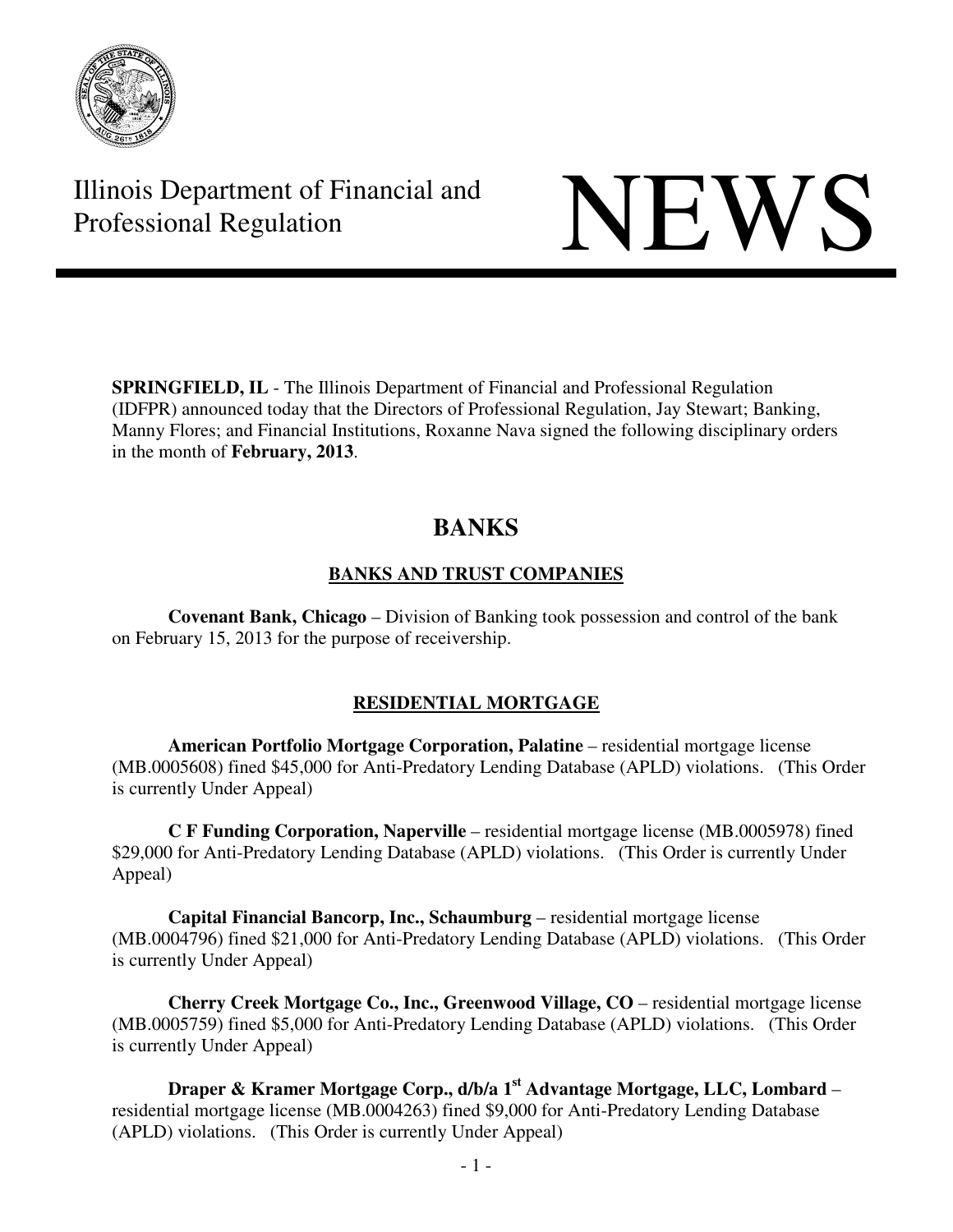**First Centennial Mortgage Corporation, Aurora** – residential mortgage license (MB.0004239) fined \$7,000 for Anti-Predatory Lending Database (APLD) violations.

**First Equity Home Loans, LLC, Crestwood** – residential mortgage license (MB.6760771) fined \$26,000 for Anti-Predatory Lending Database (APLD) violations. (This Order is currently Under Appeal)

**GMAC Mortgage, LLC, d/b/a Ditech, Ft. Washington, PA** – residential mortgage license (MB.0005932) fined \$15,000 for Anti-Predatory Lending Database (APLD) violations.

**Guaranteed Rate, Inc., Chicago** – residential mortgage license (MB.0005932) fined \$28,000 for Anti-Predatory Lending Database (APLD) violations. (This Order is currently Under Appeal)

 **Integra Mortgage Corp., Schaumburg** – residential mortgage license (MB.6760317) fined \$9,000 for Anti-Predatory Lending Database (APLD) violations. (This Order is currently Under Appeal)

 **Pacor Mortgage Corp., Oak Lawn** – residential mortgage license (MB.0000892) fined \$2,000 for Anti-Predatory Lending Database (APLD) violations.

 **Perl Mortgage, Inc., Chicago** – residential mortgage license (MB.0004538) fined \$15,000 for Anti-Predatory Lending Database (APLD) violations. (This Order is currently Under Appeal)

**PHH Home Loan, LLC, Mount Laurel, NJ** – residential mortgage license (MB.6759865) fined \$25,000 for Anti-Predatory Lending Database (APLD) violations. (This Order is currently Under Appeal)

 **Prestige Financial Corp., d/b/a/ InterTrust Banc Mortgage Company, Downers Grove** – residential mortgage license (MB.6760757) fined \$121,000 for Anti-Predatory Lending Database (APLD) violations. (This Order is currently Under Appeal)

**Prospect Mortgage, LLC, Sherman Oaks, CA** – residential mortgage license (MB.0006424) fined \$12,000 for Anti-Predatory Lending Database (APLD) violations. (This Order is currently Under Appeal)

 **United Banc Group, Inc., Oak Brook** – residential mortgage license (MB.6760805) fined \$7,000 for Anti-Predatory Lending Database (APLD) violations.

### **CEASE & DESIST ORDERS**

 **Washington National Trust, Aurora** – ordered to cease and desist from unlawful residential mortgage origination activity and fined \$1,400,000.

**Melvin Torrelle Bell, d/b/a Washington National Trust, Aurora** – ordered to cease and desist from unlawful residential mortgage origination activity and fined \$1,400,000.

**Monica Hernandez, d/b/a Washington National Trust, Aurora** – ordered to cease and desist from unlawful residential mortgage origination activity and fined \$1,400,000.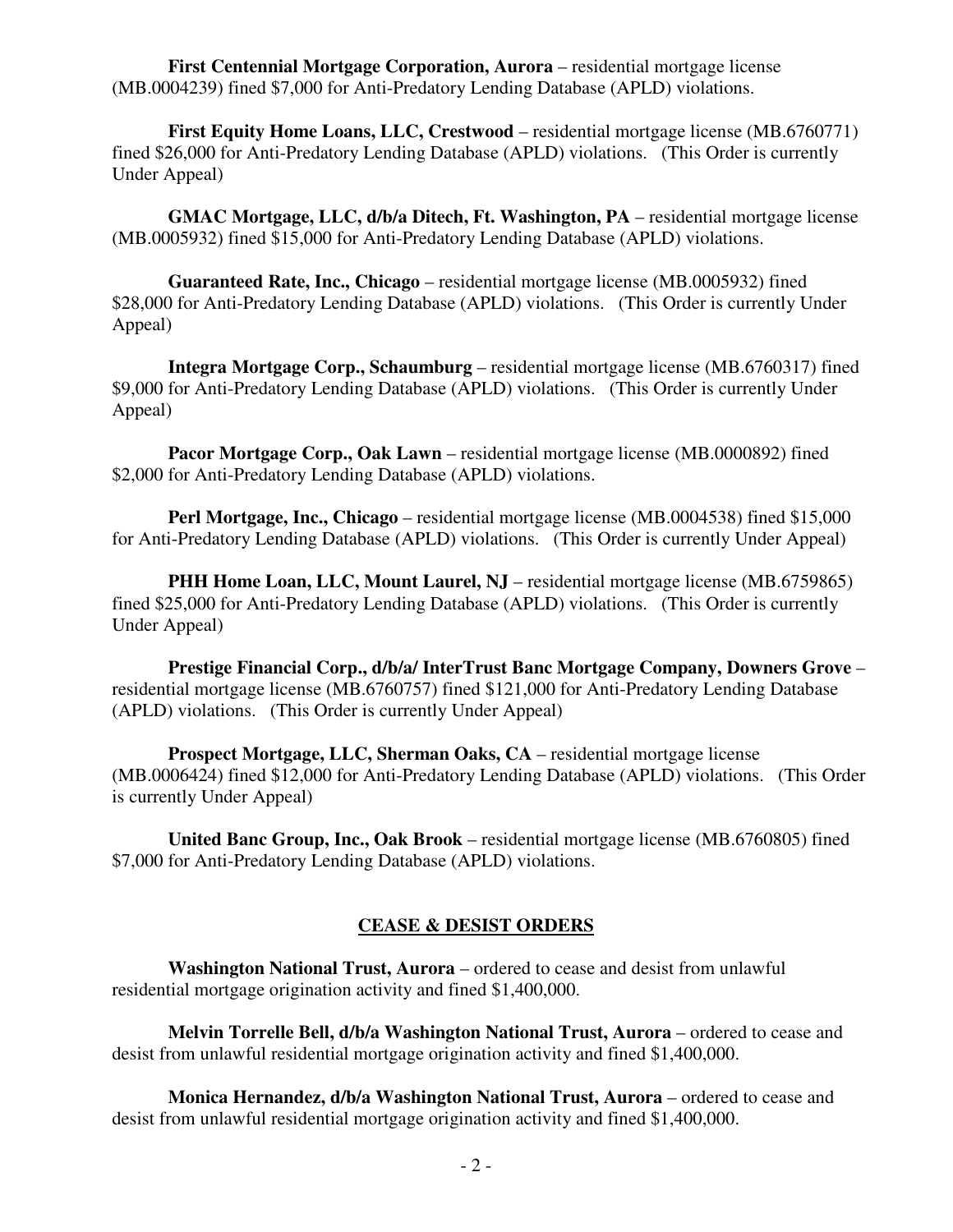# **Financial Institutions**

#### **CURRENCY EXCHANGE**

 **Austin & Archer Currency Exchange, Inc., 6177 S. Archer Avenue, Chicago currency exchange license (3712) fined \$1,000 for cashing a post-dated check.** 

 **Milwaukee Dundee Currency Exchange, LLC., 70 S. Milwaukee Avenue, Wheeling –** currency exchange license (4060) fined \$1,000 for overcharging for money orders issued.

 **New Cermak Laramie Currency Exchange, Inc., 5140 W. Cermak Road, Cicero –**  currency exchange license (3370) fined \$9,000 for failure to maintain the statutorily required minimum net worth.

#### **CONSUMER CREDIT**

 **America's Financial Choice, Inc., Olney** – CILA license (2872) fined \$12,025 for the following violations: The loan contract does not state the interest rate agreed upon by the licensee and the borrower that the licensee charges, contracts for, and receives upon the principal amount. Documentation is not in file to indicate lien was released or title was returned to the borrower on the title-secured loan within 24 hours or five days if paid by check.

 **America's Financial Choice, Inc., Olney** – PLRA license (1794) fined \$17,000 for the following violations: The loan contract does not state the interest rate, agreed upon by the licensee and the borrower that the licensee charges, contracts for, and receives upon the principal amount. Improper simple interest calculations.

 **Check Into Cash of Illinois, LLC, Kankakee** – CILA license (1295) fined \$4,975 for the following violations: The payment receipt does not accurately show the required elements. The lender did not provide the borrower with written verification of the cash proceeds of the loan on a title-secured loan or payday loan. Licensee did not properly update the state database with the required information on the day the transaction or event occurred.

 **Check Into Cash of Illinois, LLC, North Riverside** – CILA license (1817) fined \$1,500 for the following violations: The payment receipt does not accurately show the required elements. Licensee did not properly update the state database with the required information on the day the transaction or event occurred.

 **Check Into Cash of Illinois, LLC, Lansing** – CILA license (1818) fined \$2,000 for the following violations: The lender did not provide the borrower with written verification of the cash proceeds of the loan on a title-secured loan or payday loan. Title-secured lender did not obtain borrower's most recent income documentation available at the time the loan was made.

 **Check Into Cash of Illinois, LLC, Moline –** PLRA license (1225) fined \$2,000 for the following violation: Improper simple interest calculations.

**Consumer Financial Services Corporation, Joliet – CILA/SFA license (3400) fined** \$4,325 for the following violations: Security is not properly disclosed. Wage assignment was accepted from borrower that contained blank spaces. Security is not released.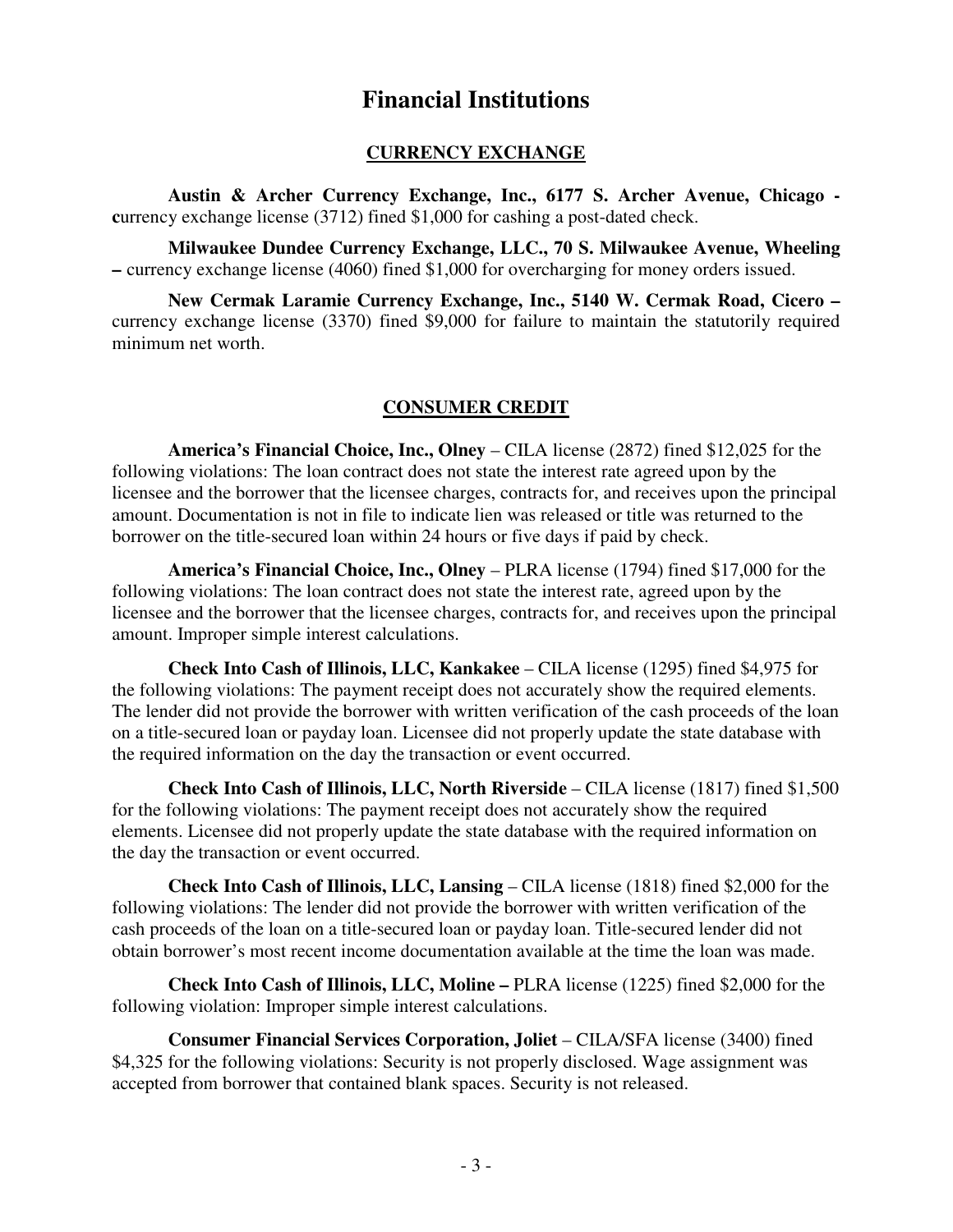**Cottonwood Financial Illinois, LLC, Carbondale** – CILA license (3355) fined \$1,975 for the following violations: Title-secured lender did not obtain borrower's most recent income documentation available at the time the loan was made. Licensee did not send borrower a Notice of the Right to Redeem with all required information. Licensee did not deliver or mail to the borrower an affidavit of defense.

 **Cottonwood Financial Illinois, LLC, Carbondale** – PLRA license (1578) fined \$1,000 for the following violation: Lender made an installment payday loan exceeding 22.5% of the obligor's gross monthly income or lender made a payday loan exceeding 25% of the obligor's gross monthly income.

 **Cottonwood Financial Illinois, LLC, Benton** – CILA License (3356) fined \$4,800 for the following violations: Original documents, or approved equivalent, not cancelled or returned following payoff. Lender made title-secured loan with a schedule monthly payment exceeding 50% of the obligor's gross monthly income. Title-secured lender did not obtain borrower's most recent income documentation available at the time the loan was made.

**Cottonwood Financial Illinois, LLC, Peoria – PLRA license (1577) fined \$5,025 for** the following violations: The loan document or other legal instrument contains blanks. Original documents, or approved equivalent, not cancelled or returned following payoff. Executed copy of paid contract or other legal document retained in file but not stamped "PAID IN FULL" or equivalent.

 **Cottonwood Financial Illinois, LLC, Benton –** PLRA license (1563) fined \$8,000 for the following violations: Loans over 25% of the borrower's income. Lender made a payday loan resulting in the borrower having a combined outstanding payday loan principal balances greater than 25% of borrower's gross monthly income. Official income documentation was not the required type for a payday loan or was not the income for the 30 days preceding the loan. Lender made an installment payday loan exceeding 22.5% of the obligor's gross monthly income or lender made a payday loan exceeding 25% of the obligor's gross monthly income.

**Cottonwood Financial Illinois, LLC, Wood River – CILA license (3444) fined \$2,600** for the following violations: The licensed location does not maintain a complete permanent file. Original documents, or approve equivalent, not cancelled or returned following payoff. Titlesecured lender did not obtain borrower's most recent income documentation available at the time the loan was made.

**Cottonwood Financial Illinois, LLC, Wood River – PLRA license (1645) fined \$2,175** for the following violations: The licensed location does not maintain a complete permanent file. Lender did not have a ready supply of payday loan pamphlets to provide to borrowers. Lender does not have a notice posted stating that the lender cannot use the criminal process against a consumer to collect any payday loan.

 **Cottonwood Financial Illinois, LLC, Centralia** – CILA license (3377) fined \$1,050 for the following violations: Improper simple interest calculations. Original documents, or approved equivalent, not cancelled or returned following payoff.

 **Cottonwood Financial Illinois, LLC, Centralia** – PLRA license (1572) fined \$8,000 for the following violations: Lender did not obtain any official documentation of the borrower's income before making a payday or title-secured loan. Official income documentation not the required type for a payday loan or was not for income for the 30 days preceding the loan. Lender made an installment payday loan exceeding 22.5% of the obligor's gross monthly income or lender made a payday loan exceeding 25% of the obligor's gross monthly income.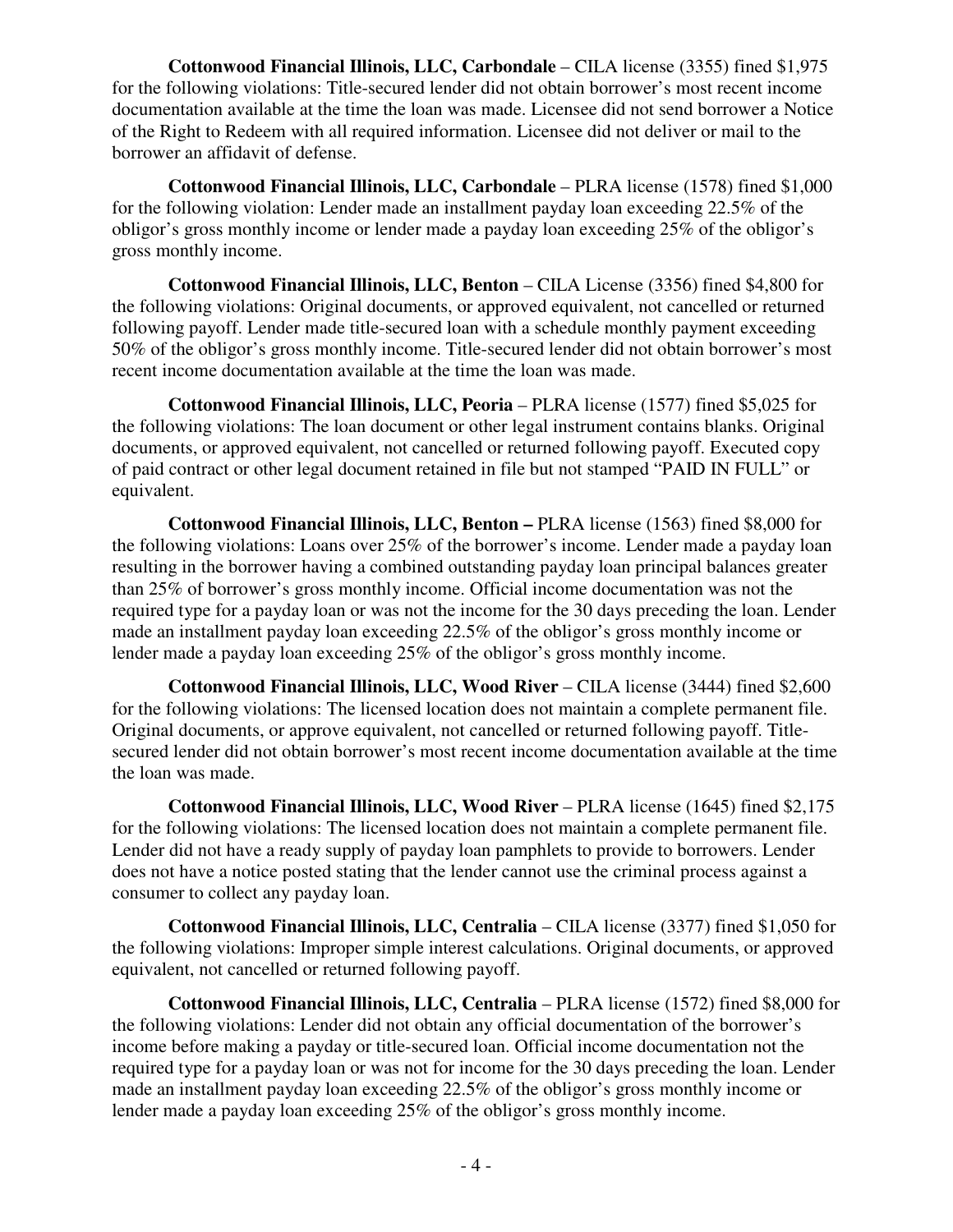**Courtesy Loans of Illinois, LLC, Danville** – CILA license (2811) fined \$7,900 for the following violations: Lender did not input information into the database within 90 days after making a Small consumer loan. The lender did not obtain borrower's most recent income documentation available at the time the loan was made. Lender did not obtain any official documentation of the borrower's income before making a Small consumer loan.

 **Dollars Today, Inc., Cahokia –** CILA license (2822) fined \$4,150 for the following violations: The annual percentage rate is not accurately disclosed. The loan contract does not accurately disclose the schedule of payments or the total of payments. Licensee does not disclose on delinquency notices for title-secured loans the availability of debt management information on DFI's toll-free number.

 **Fiat Financial Money Center, LLC, Carpentersville** – PLRA license (1542) fined \$3,025 for the following violations: Lender did not input accurate information into the database to determine if the obligor was eligible for a loan. Lender made an installment payday loan exceeding 22.5% of the obligor's gross monthly income or lender made a payday loan exceeding 25% of the obligor's gross monthly income. Executed copy of paid contract or other legal document retained in file but not stamped "PAID IN FULL" or equivalent.

 **Great Lakes Specialty Finance, Inc., Belvedere** – PLRA license (1100) fined \$2,000 for the following violations: Lender did not input accurate information into the database to determine if the obligor was eligible for a loan. Lender made an installment payday loan exceeding 22.5% of the obligor's gross monthly income or lender made a payday loan exceeding 25% of the obligor's gross monthly income.

 **Great Lakes Specialty Finance, Inc., Belleville** – PLRA license (1099) fined \$8,500 for the following violations: Improper simple interest calculations. Lender did not input accurate information into the database to determine if the obligor was eligible for a loan. Official income documentation was not the required type for a payday loan or was not the income for the 30 days preceding the loan.

 **Illinois Title Loans, Inc., Chicago Heights –** PLRA license (1405) fined \$2,000 for the following violations: Lender did not input accurate information into the database to determine if the obligor was eligible for a loan. Loans were over 25% of borrower's income. Lender made a payday loan resulting in borrower having combined outstanding payday loan principal balances greater than 25% of borrower's gross monthly income.

 **Illinois Title Loans, Inc., Burbank** – PLRA license (1421) fined \$2,350 for the following violations: The loan document or other legal instrument contains blanks. The lender made a payday loan but there is no evidence of a signed, written agreement.

 **Illinois Title Loans, Inc., Burbank** – CILA license (1774) fined \$3,775 for the following violations: The loan document or other legal instrument contains blanks. Documentation is not in file to indicate lien was released or title was returned to borrower on a title-secured loan within 24 hours or five days if paid by check. Licensee did not send borrower a Notice of the Right to Redeem with all required information.

 **Illinois Title Loans, Inc., Arlington Heights** – PLRA license (1444) fined \$2,500 for the following violations: Lender did not input accurate information into the database to determine if the obligor was eligible for a loan. Official income documentation was not the required type for a payday loan or was not the income for the 30 days preceding the loan.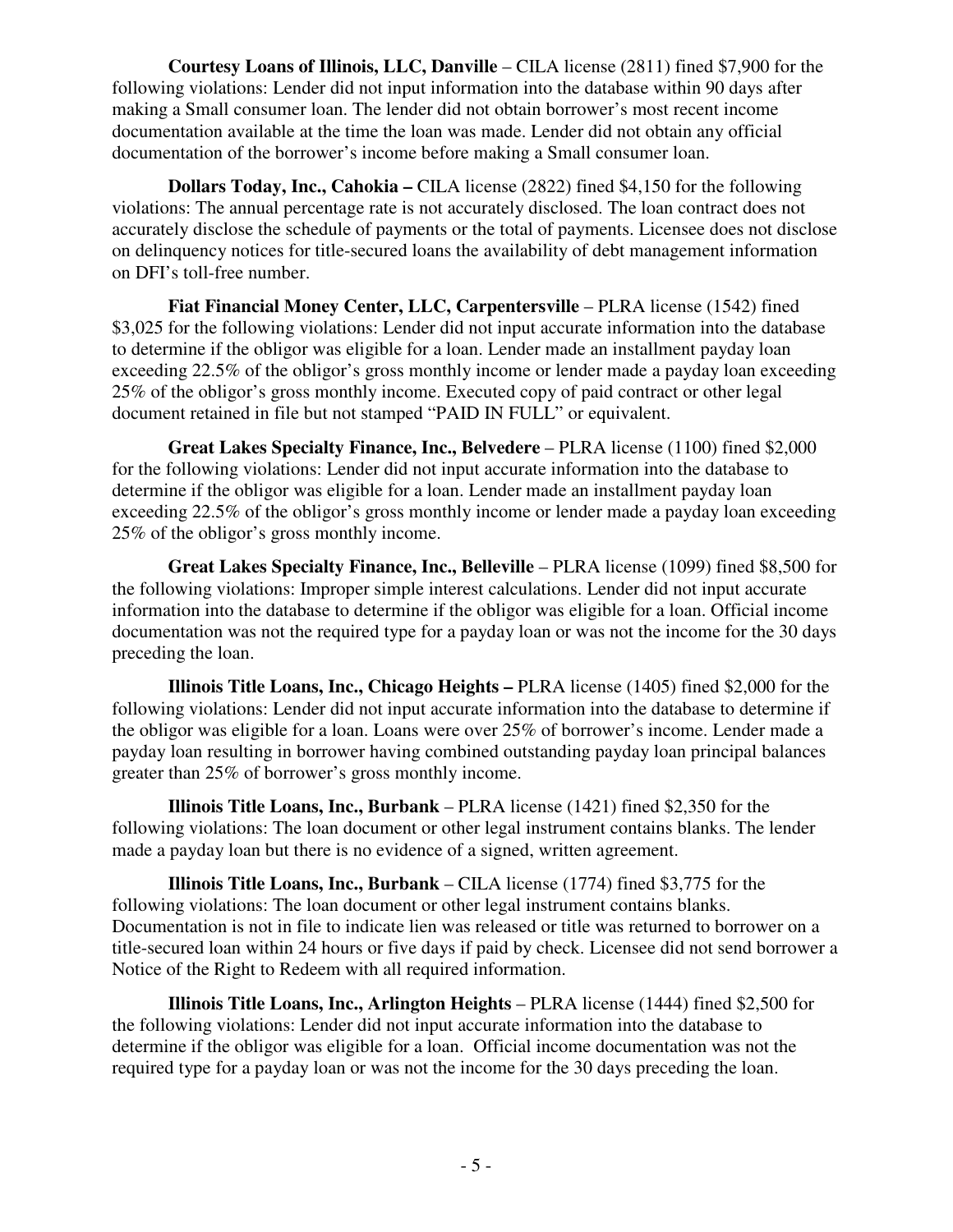**Illinois Title Loans, Inc., Springfield** – CILA license (1771) fined \$2,250 for the following violations: Lender made a title-secured loan with a scheduled monthly payment exceeding 50% of the obligor's gross monthly income. Title-secured lender did not obtain borrower's most recent income documentation available at the time the loan was made. File does not contain evidence of contract signed or acknowledged by the borrower.

 **Illinois Title Loans, Inc., Loves Park** – CILA license (1434) fined \$4,250 for the following violations: Lender made a title-secured loan with a scheduled monthly payment exceeding 50% of the obligor's gross monthly income. Title-secured lender did not obtain borrower's most recent income documentation available at the time the loan was made. Lender did not input accurate information into the database to determine if the obligor was eligible for a loan.

 **Midwest Title Loan, Inc., Bloomington** – CILA license (1799) fined \$1,000 for the following violations: Lender did obtain any official documentation of the borrower's income before making a payday or title-secure loan.

 **Midwest Title Loan, Inc., Summit** – CILA license (1843) fined \$4,700 for the following violation: Title-secured lender did not obtain borrower's most recent income documentation available at the time the loan was made. Licensee did not deliver or mail to the borrower an affidavit of defense. Lender did not input accurate information into the database to determine if the obligor was eligible for a loan.

 **QC Financial Services, Inc., Springfield** – PLRA license (1275) fined \$1,650 for the following violations: Interest or account handling charge rebate is insufficient. Lender did not input accurate information into the database to determine if the obligor was eligible for a loan. Lender did not enter into the database that the borrower's loan was paid in full or cancelled on the day the transaction was made.

 **SFC of Illinois, L.P., Champaign** – CILA license (2425) fined \$6,000 for the following violations: Interest or account handling charge rebate is insufficient. Lender did not obtain borrower's most recent income documentation available at the time the loan was made. Licensee did not properly update the state database with the required information within 90 days of when the events occurred.

 **SFC of Illinois, L.P., Carbondale** – CILA license (2431) fined \$1,500 for the following violations: Interest or account handling charge rebate is insufficient. Lender did not obtain any official documentation of the borrower's income before making a Small consumer loan.

 **Springleaf Financial Services of Illinois, Inc., Burbank** – CILA license (107) fined \$1,000 for the following violation: Interest or account handling charge rebate is insufficient.

# **Professional Regulation**

# **ACUPUNCTURE**

**Piotr Zaniewski, Lisle** – acupuncture license (198-001096) summarily suspended for unprofessional conduct related to an arrest for criminal sexual assault of a patient during treatment.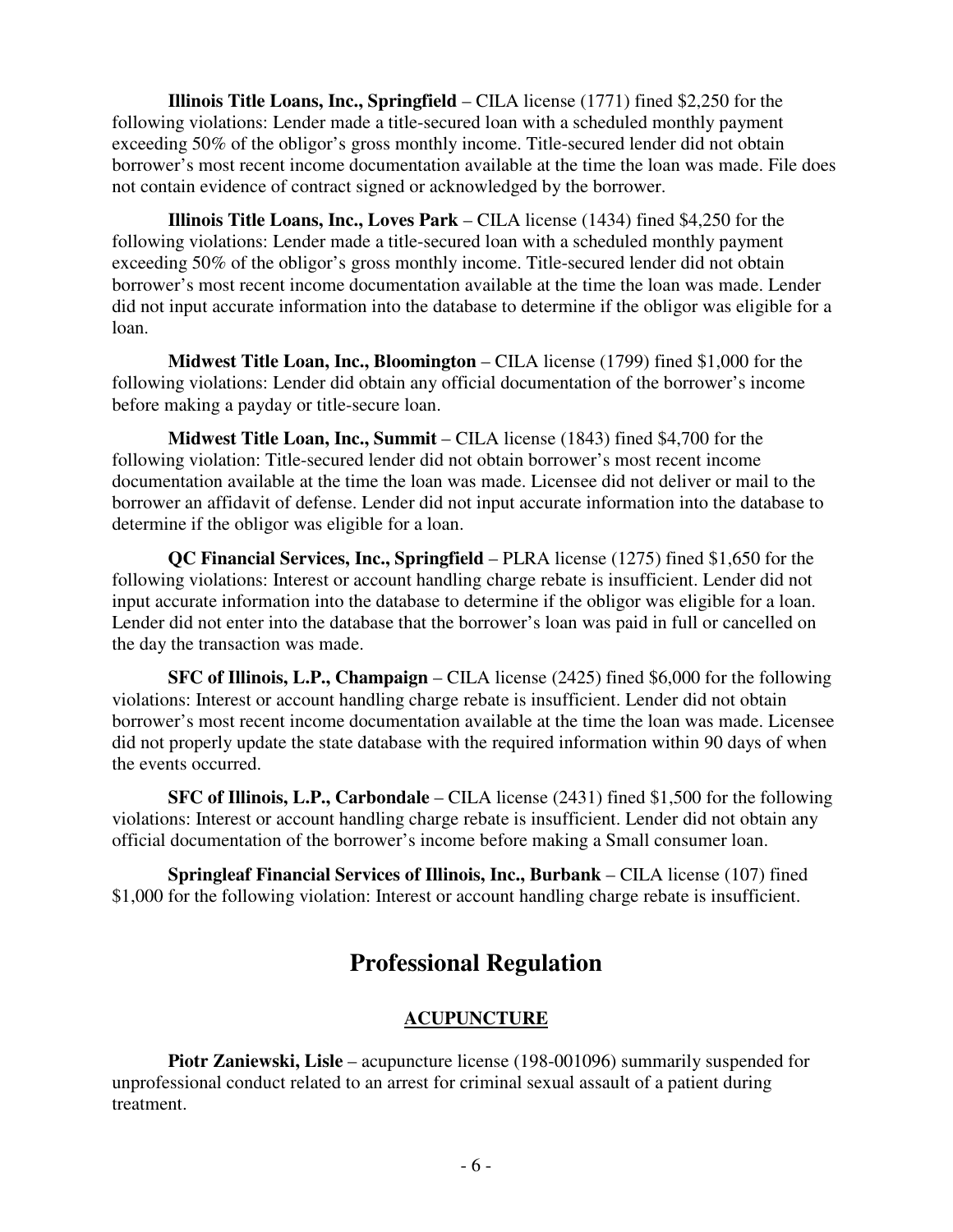### **APPRAISER**

**Peter Moegenburg, Brookfield, WI** – certified general real estate appraiser license (553-000596) fined \$500 for a sister-state disciplinary action in Wisconsin.

**Steven Davis, Chicago** – certified residential real estate appraiser license (556-002522) placed in refuse to renew status for failing to cooperate with the Department's request for information and documents in relation to an appraisal he performed.

**Philip DeRosa, Westmont** – certified residential real estate appraiser license (556- 001125) revoked and fined \$3,000 for failure to appear and answer and multiple errors and omissions leading to a misleading appraisal report.

**Ann Morgan, Vienna** – certified residential real estate appraiser license (556-003349) placed in refuse to renew status after communicated a misleading appraisal report that contained a series of errors and omissions in that Respondent did not; complete the scope of work, identify the intended use and user of the report, correctly report the subject size, identify site improvements, adequately support site value and adjustments, report and analyze the sale of comparables, accurately identify the location of comparables, and did not provide supporting data used to develop the appraisal report and also, deficient in required continuing education.

**Randall Morris, Godfrey** – certified residential real estate appraiser license (556- 003553) fined \$1,000 and must complete coursework for completing three appraisal reports that contained errors and omissions.

**Kyle Robeson, Loves Park** – certified residential real estate appraiser license (556- 004785) placed in refuse to renew status for the communication of a misleading and inaccurate appraisal report.

**Mary Rothwell, Danville** – certified residential real estate appraiser license (556- 004381) fined \$500 after failed to use recognized methods and techniques that are necessary to produce a credible appraisal, committed a substantial error or omission of commission that significantly affected the appraisal; inaccurately stated the area was stable, and selected inappropriate sales comparisons.

### **ARCHITECTS, LAND SURVEYORS, PROFESSIONAL ENGINEERS AND STRUCTURAL ENGINEERS**

 **Norbert Lambert, Wheaton** – land surveyor license (035-001863) fined \$250 after operated a land surveyor practice without proper land surveyor professional design firm registration at the time.

**Artisan Design: Build, Monroe, WI** – (unlicensed) ordered to cease and desist the unlicensed practice of professional engineering and/or architecture.

**Davor Kralj, Chicago** – (unlicensed) ordered to cease and desist the unlicensed practice of land surveying.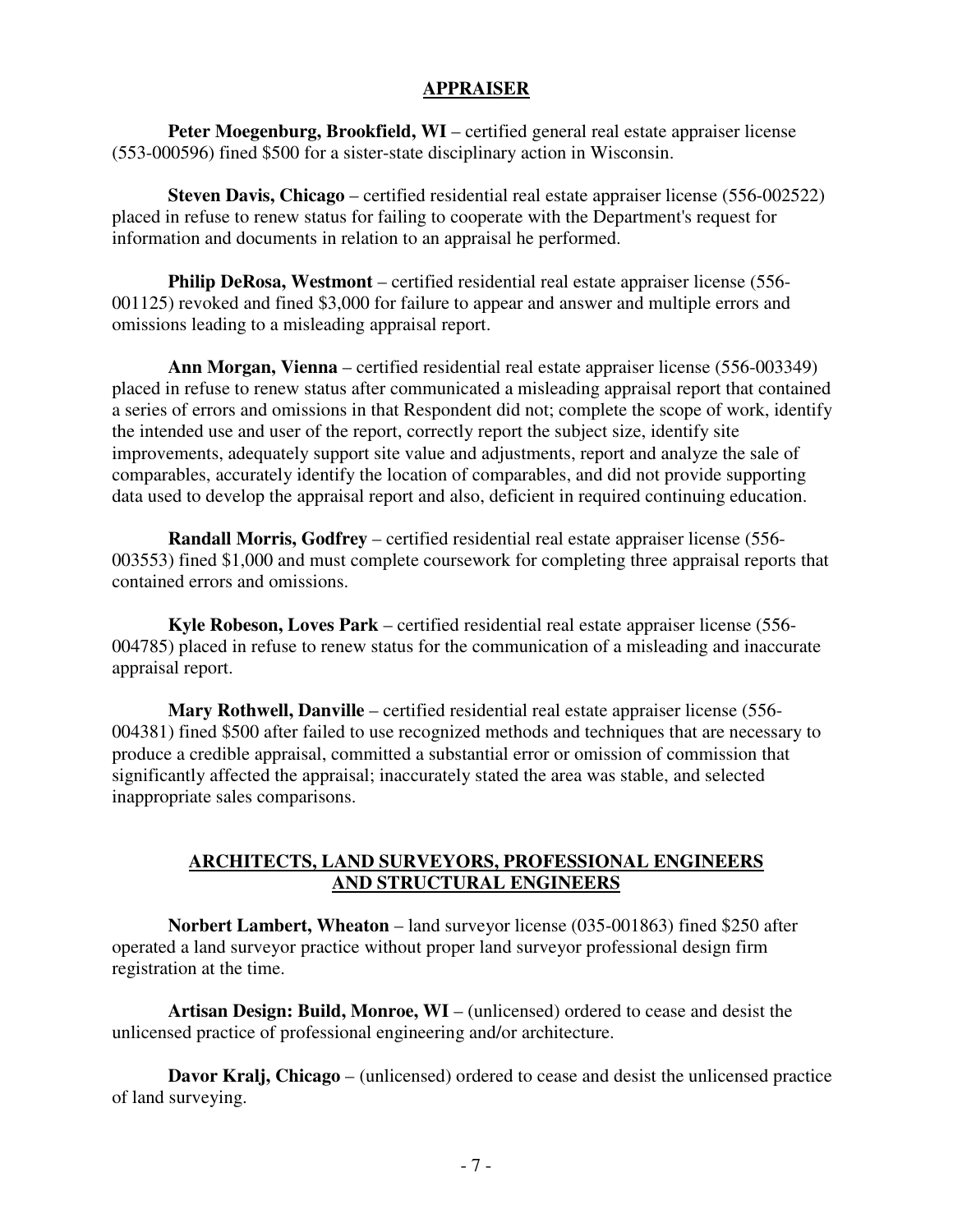**Survey Land Express Inc., Atlanta, GA** – (unlicensed) ordered to cease and desist the unlicensed practice of land surveying.

#### **AUCTIONEER**

**Kalvin Boewe, St. Charles** – auctioneer license (441-000376) restored to probation for one year and fined \$1,000 for paying back a consignor with a non-sufficient fund check.

**Michael Wohl, Peoria** – auctioneer license (441-001024) (expired) and **Midwest Estate Liquidators, Peoria** – (unlicensed) ordered to cease and desist the unlicensed practice as an auctioneer.

### **BARBER, COSMETOLOGY, ESTHETICS AND NAIL TECHNOLOGY**

**Steven Beck, Belleville** – barber license (006-063293) suspended for being more than 30 days delinquent in the payment of child support.

 **Kenneth Cornelius, Chicago** – barber license (006-061627) suspended for 90 days and fined \$250 based on Violation of Act (practiced while license in Refuse to Renew Status) and unprofessional conduct.

 **Craig Johnson, Bloomington** – barber license (006-062436) suspended for being more than 30 days delinquent in the payment of child support.

 **Harold Sanders, Chicago** – barber license (006-060574) suspended for being more than 30 days delinquent in the payment of child support.

**Phillip Singleton, Dolton** – barber license (006-062083) suspended for being more than 30 days delinquent in the payment of child support.

**Julie Bossetto, Seminole, FL** – cosmetologist license (011-248084) suspended for being more than 30 days delinquent in the payment of child support.

 **Yvonne Carmack, Chillicothe** – cosmetologist license (011-146009) automatically, indefinitely suspended based on violation of probation.

 **Teri Thomas, Chicago** – cosmetologist license (011-275242) automatically, indefinitely suspended based on violation of probation.

**Quan Le, Roscoe** – nail technician license (169-007719) suspended for being more than 30 days delinquent in the payment of child support.

 **Kelly Nails, Lombard** – salon license (189-014425) automatically, indefinitely suspended based on violation of probation.

 **Allure Salon, Orland Park** – (unlicensed) ordered to cease and desist unlicensed practice as a salon and assessed a \$5,000 civil penalty.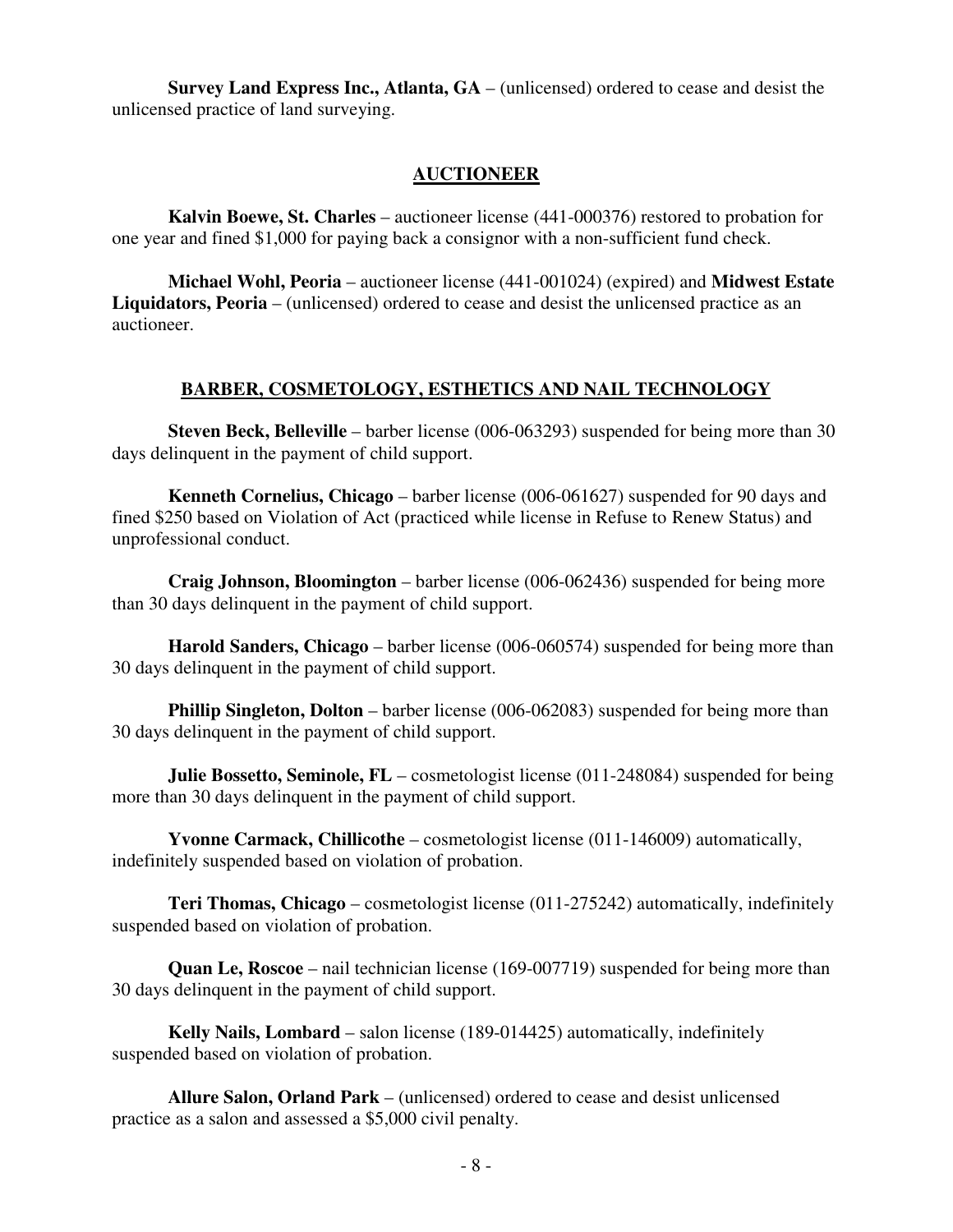## **DETECTIVE, ALARM, SECURITY, FINGERPRINT VENDOR AND LOCKSMITH**

The following individual's permanent employee registration cards were suspended for being more than 30 days delinquent in the payment of child support:

| .129-235214 |
|-------------|
|             |
|             |
|             |
|             |
|             |
|             |
|             |
|             |
|             |
|             |
|             |
|             |
|             |
|             |
|             |
|             |
|             |
|             |
|             |
|             |
|             |
|             |
|             |

**Pinnacle Security, Orem, UT** – private alarm contractor agency license (127-001278) revoked for violating a consent order.

**Germaine Barbee, Decatur** – permanent employee registration card (129-363004) issued and placed on probation for two years for failure to disclose criminal convictions

**James Brennan, Alton** – permanent employee registration card (129-363005) issued and placed on probation for two years due to criminal conviction.

**Donald Brown, Carbondale** – permanent employee registration card (129-363007) issued and placed on probation for three years due to criminal convictions.

**Artero Gardner, Chicago** – permanent employee registration card (129-335673) restored to indefinite probation after defaulted on an Illinois educational loan and has now entered into a repayment agreement.

**Ian Kemp, South Chicago Heights** – permanent employee registration card (129- 363394) issued and placed on probation for one year due to criminal convictions.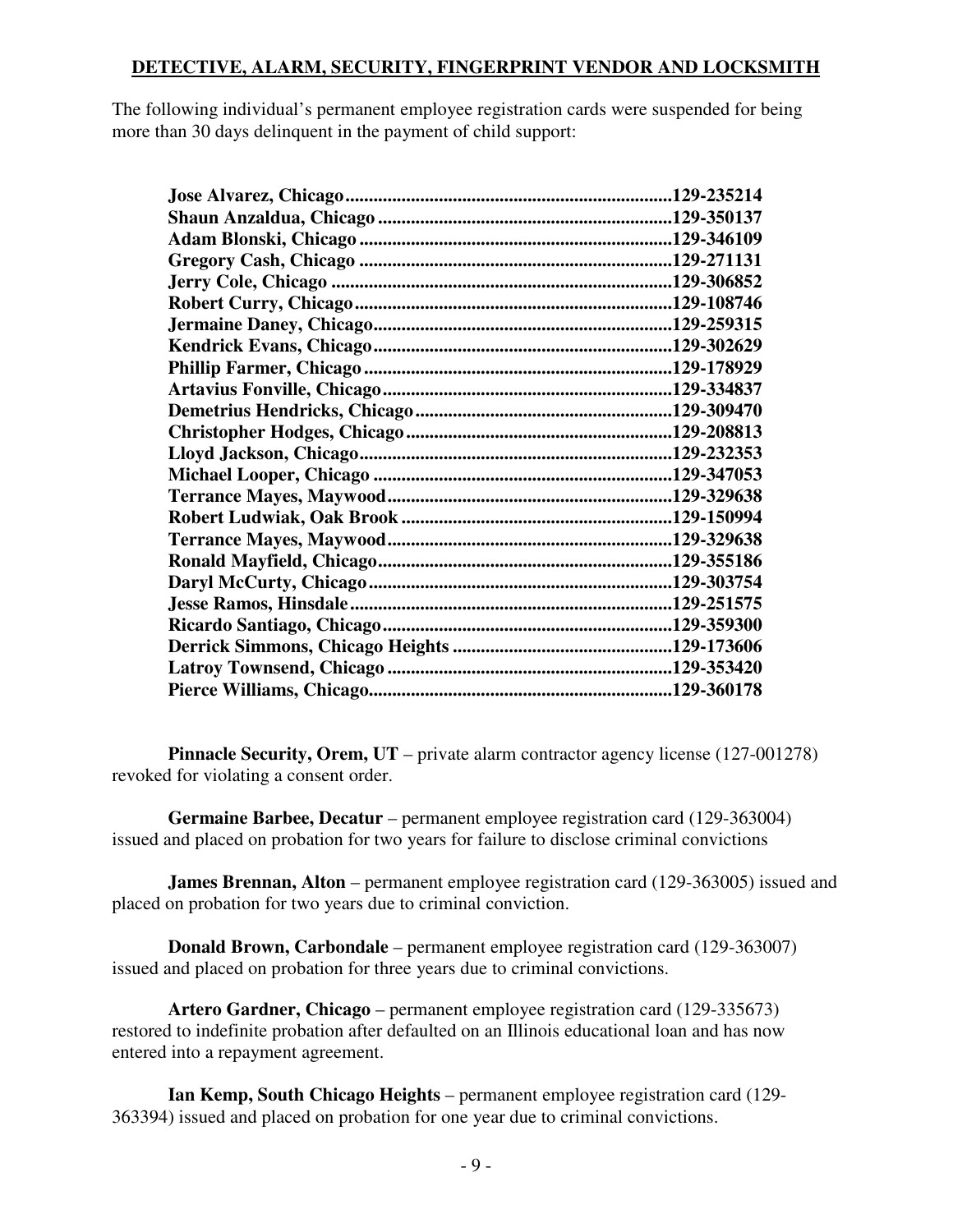**Bradley Pilgreen, East Peoria** – permanent employee registration card (129-363006) issued and placed on probation for one year for failure to disclose criminal convictions.

**Donovan Smith, Villa Park** – permanent employee registration card (129-226419) placed on probation for one year due to criminal conviction.

**Patrick Sulls, Chicago** – permanent employee registration card (129-363390) issued and placed on probation for three years due to criminal convictions.

**Christopher Whitlow, Oak Forest** – permanent employee registration card (129- 363392) issued and placed on probation for two years due to criminal convictions.

**Raymond Williams, Aurora** – permanent employee registration card (129-050518) placed in refuse to renew status for failure to appear at a Department conference.

**Wilbert Woods, Chicago** – permanent employee registration card (129-150233) placed in refuse to renew status due to failure to report arrest and conviction for illegal possession of ammunition/no FOID.

## **FUNERAL DIRECTORS & EMBALMERS**

 **Harry Carter, Chicago** – funeral director and embalmer license (034-011821) revoked for unlicensed practice, unprofessional conduct, gross malpractice or untrustworthiness; obtaining or attempting to obtain business by fraud or misrepresentation; aiding or assisting another in violation of the Funeral Directors and Embalmers Licensing Code; failure to maintain a properly equipped preparation room; and having a pattern of practice or behavior demonstrating incapacity or incompetence to practice.

 **Deborah Carter, Olympia Fields** – funeral director and embalmer license (034-011900) revoked and fined \$20,000 for providing at need services while her license has been suspended since 2008.

 **Violeta De La Torre, Chicago** – funeral director and embalmer license (034-015936) reprimanded and fined \$15,000 based on violation of regulations (failed to file death certificates in accordance with Illinois Vital Records Act).

### **MEDICAL**

 **Hugo Alvarez, Willow Springs** – physician and surgeon license (036-091707), controlled substance license (336-053243) and temporary medical permit (125-030531) permanently revoked because he was convicted of a criminal act that requires registration under the Sex Offender Registration Act.

**Steven Armus, Racine, WI** – physician and surgeon license (036-091451) and controlled substance license (336-053016) temporarily suspended for pleading guilty to federal charges of conspiracy to distribute cocaine in the amount greater than five kilograms.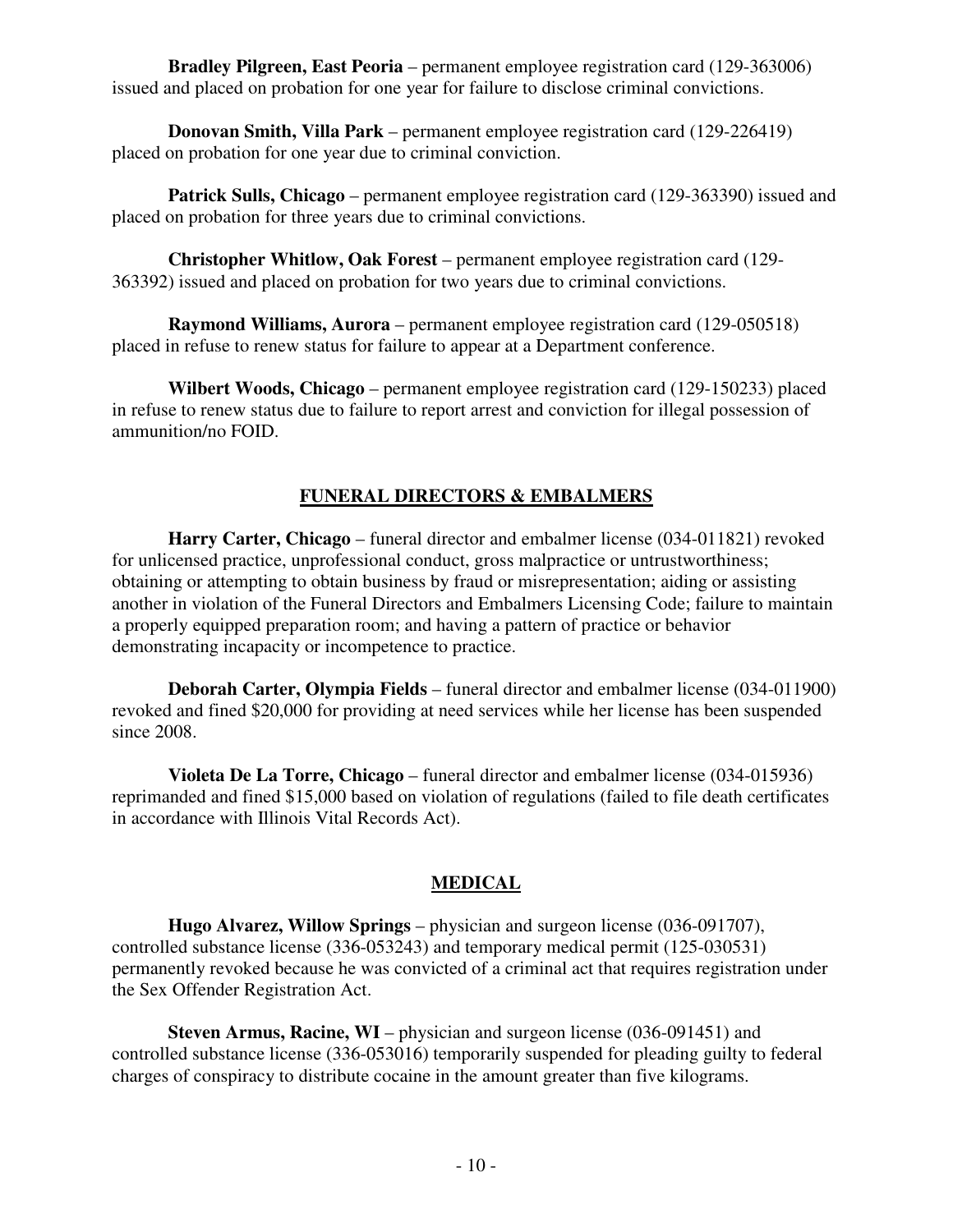**Kurt Dearnbarger, Sullivan** – physician and surgeon license (036-092940) and controlled substance license (336-054293) temporarily suspended for habitual use and /or excessive use of alcohol and illegal drugs, including cocaine.

 **Kishor Jain, Frankfort** – physician and surgeon license (036-057955) and controlled substance license (336-022604) temporarily suspended after being charged with ten counts of felony criminal sexual abuse and five counts of misdemeanor battery against female patients in the course of treatment and/or examination of said patient and/or patient's child.

 **John Olivieri, Tinley Park** – physician and surgeon license (036-073886), controlled substance licenses (336-037444) and (336-083855) were temporarily suspended for obtaining large quantities of multiple controlled substances and dispensing them to friends and family without maintaining any records.

 **Rajat Prakash, Clarendon Hills** – physician and surgeon license (036-086830) and controlled substance license (336-048833) were indefinitely suspended for a minimum of 18 months for engaging in unprofessional and immoral conduct with two female patients.

 **Evan Saunders, Whitefish Bay, WI** – physician and surgeon license (036-085101) and temporary medical permit (125-025012) permanently revoked because he was convicted of a criminal battery against a patient in the course of patient care or treatment, including any offense based on sexual conduct or sexual penetration.

**Jose Veizaga-Mendez, Marion** – physician and surgeon license (036-047995) indefinitely suspended due to failure to respond to Department inquiries regarding mandatory reports involving allegations of complications related to a laparoscopic cholecystectomy, failure to timely diagnose colon cancer, and a delay in the diagnose and treatment of cholelithiasis.

**James Phillips, Granite City** – chiropractic license (038-011351) temporarily suspended until completion of criminal proceedings for failing to comply with the terms of the Order Requiring Presence of Chaperone during Patient Encounters.

**Usman Jilani, Schiller Park** – (unlicensed) ordered to cease and desist the unlicensed practice of medicine and assessed a \$5,000 civil penalty.

**Hector Oliva, Cicero** – (unlicensed) ordered to cease and desist the unlicensed practice of medicine and assessed a \$1,000 civil penalty.

# **NURSING**

 **Anne Cliff, Ft. Lauderdale, FL** – registered nurse license (041-270230) reprimanded as a result of a sister-state discipline imposed by the Florida State Board of Nursing.

 **Leo Coplea, Urbana** – registered nurse license (041-323038) placed on indefinite probation for a minimum of three years based on presenting at work with alcohol on his breath.

 **Marie Davis, Naperville** – registered nurse license (041-306726) reprimanded for unprofessional conduct.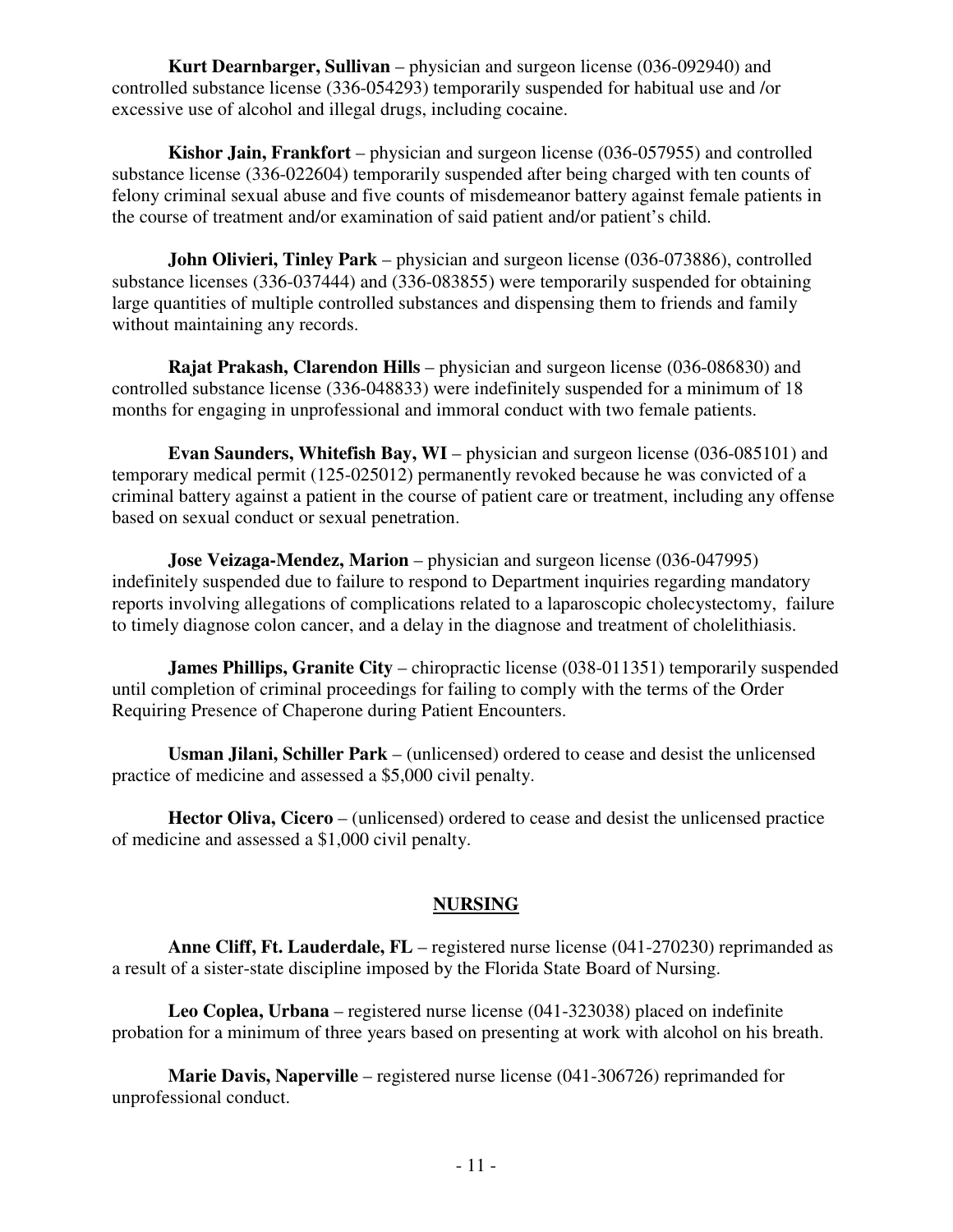**Michelle Derdzinski, Kankakee** – registered nurse license (041-398073) automatically, indefinitely suspended for a minimum of 12 months due to a violation of probation.

 **Christina Edwards, Hanna City** – registered nurse license (041-349663) reprimanded and fined \$500 for failure to renew her license in a timely manner.

 **Melissa Geary, Des Plaines** – registered nurse license (041-276820) automatically, indefinitely suspended for a minimum of 12 months after she failed to comply with the terms and conditions of a probationary status imposed on May 12, 2010. She failed to submit to monthly, random urine toxicology screens during the third and fourth quarters of 2012.

 **Robin Hale, Bolingbrook** – registered nurse license (041-227610) placed in refuse to renew status for failure to report a sister-state suspension by the state of Washington due to a relapse on alcohol and the placement of her name on an exclusion list barring her from participation in any capacity in Medicare, Medicaid and all Federal Health Care Programs.

 **Linda Hasbargen, Watseka** – registered nurse license (041-266185) indefinitely suspended for a minimum of 30 days and fined \$1,000 for working on a suspended license, for conviction of a Class 3 felony for Attempted Violation of the Electronic Fund Transfer Act and willfully making false records in her practice.

**Norma Hoepner, Catlin** – registered nurse license (041-331301) indefinitely suspended for a minimum of one year for diversion of Dilaudid from her employer.

 **Angela Hood, Roseville** – registered nurse license (041-390127) placed in refuse to renew status for a violation of the terms and conditions of a Consent Order that placed Respondent's license on probation.

 **Candice Law, Crete** – registered nurse license (041-250746) placed on indefinite probation and fined \$500 as a result of a May 2012 sister-state disciplinary action imposed by the Indiana State Board of Nursing.

 **Andrew Moore, Chicago** – registered nurse license (041314212) restored to indefinite probation with work restrictions for a minimum of three years and effective upon payment of fees and filing of forms.

 **Melissa Peyton, Champaign** – registered nurse license (041-274681) restored to indefinite probation with work restrictions for a minimum of three years and effective upon payment of fees, filing of forms, and completion of exams and/or continuing education hours.

 **Laura Pfleger, Jerseyville** – registered nurse license (041-314622) restored to indefinite probation with work restrictions for a minimum of one year.

**James Rowe, Woodridge** – registered nurse license (041-338469) restored to indefinite probation with work restrictions for a minimum of three years and effective upon payment of fees and filing of forms.

 **Melissa Smith, Taylor Springs** – registered nurse license (041-310650) placed on indefinite probation for a minimum of three years after she reported having pled guilty to felony possession of cannabis and was sentenced to probation.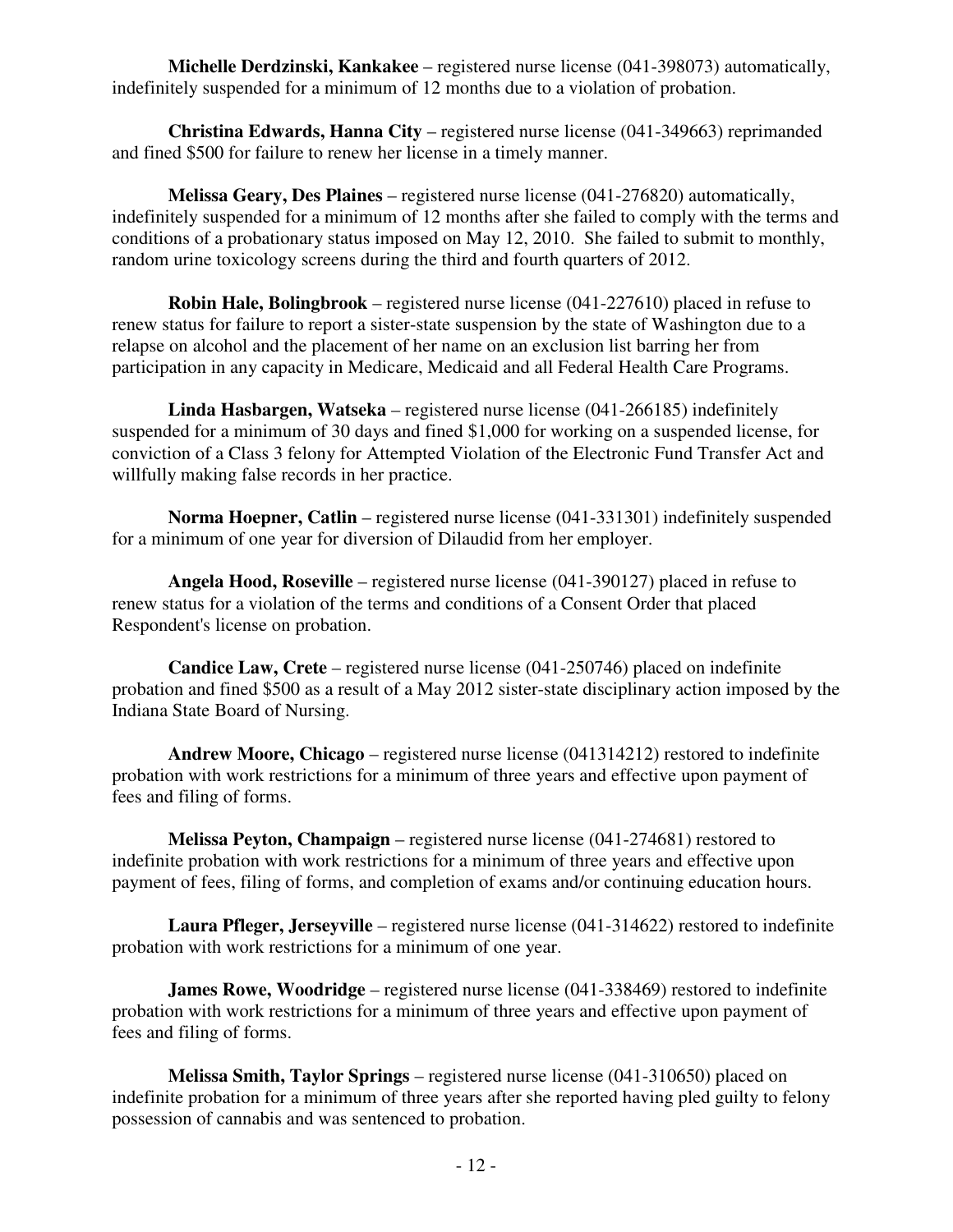**Chelsea Taylor, Hutsonville** – registered nurse license (041-394732) and licensed practical nurse license (043-111337) placed on indefinite probation with work restrictions for a minimum of three years for failure to report termination to the Department and for diverting controlled substances for personal use.

 **David Turner, Petersburg** – registered nurse license (041-246664) suspended for being more than 30 days delinquent in the payment of child support.

**Leah Burke, Davenport, IA** – licensed practical nurse license (043-064748) restored to indefinite probation after defaulted on an Illinois educational loan and has now entered into a repayment agreement.

 **Cindy Cummings, Andover** – licensed practical nurse license (043-076112) restored to indefinite probation after defaulted on an Illinois educational loan and has now entered into a repayment agreement.

**Stephen Ferguson, Earlville** – licensed practical nurse license (043-106145) reprimanded for unprofessional conduct and failure to report a termination.

**Bobbie Fuller, Pekin** – licensed practical nurse license (043-106642) automatically, indefinitely suspended for a minimum of 12 months due to a violation of probation.

 **Nicole Gory, Springfield** – licensed practical nurse license (043-110217) reprimanded for unprofessional conduct and failure to report termination.

 **Trina Gruszeczka, Sterling** – licensed practical nurse license (043-102642) restored to indefinite probation after defaulted on an Illinois educational loan and has now entered into a repayment agreement.

 **Akemi Johnson, Chicago** – licensed practical nurse license (043-070609) revoked for unprofessional conduct in that she was indicted for Aggravated Battery of a Handicapped Person and Criminal Abuse and Neglect of a Handicapped Person.

 **Catina Jones, Peoria** – licensed practical nurse license (043-107122) automatically, indefinitely suspended for a minimum of 12 months due to a violation of probation.

**Raymond Mixon, Chicago** – licensed practical nurse license (043-055538) suspended for being more than 30 days delinquent in the payment of child support.

 **Henry Nwankwo, Chicago** – licensed practical nurse license (043-101044) restored to indefinite probation after defaulted on an Illinois educational loan and has now entered into a repayment agreement.

**Jetaun Powers, Chicago** – licensed practical nurse license (043-101546) restored to indefinite probation after defaulted on an Illinois educational loan and has now entered into a repayment agreement.

 **Erin Robbins, Lincoln** – licensed practical nurse license (043-101816) restored to indefinite probation with work restrictions for a minimum of three years and effective upon payment of fees, filing of forms and completion of required continuing education hours.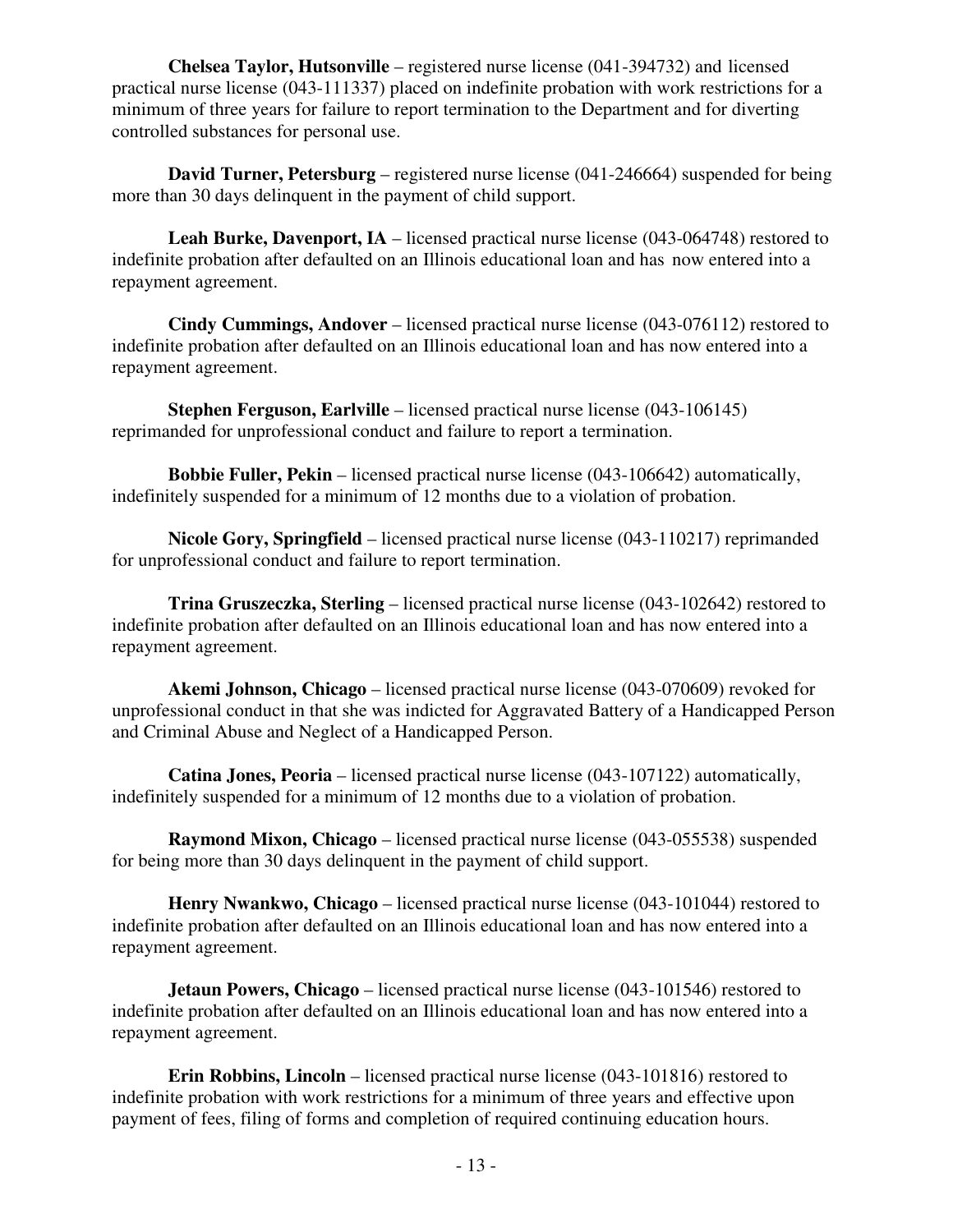**Dawn Schlagel, Pana** – licensed practical nurse license (043-106815) reprimanded and fined \$500 for attempting to call in two unauthorized prescriptions that were not filled for her father.

**Kathy Siller, Plainfield** – licensed practical nurse license (043-080540) reprimanded because she submitted time sheets for time spent in court with the patient's mother.

 **Mary Skoglund, Swansea** – licensed practical nurse license (043-080207) indefinitely suspended for a minimum of one year based on unprofessional conduct, a felony conviction for Unlawful Possession of a Controlled Substance and for her failure to report a final adverse action taken by a law enforcement agency and a health care institution.

 **Callie Suggs, Chicago** – licensed practical nurse license (043-055486) reprimanded for unprofessional conduct related to nursing care.

**Jill Turner, Jacksonville** – licensed practical nurse license (043-087796) automatically and indefinitely suspended for a minimum of 12 months because she failed to comply with the terms and conditions of a probationary status by failing to submit to monthly, random urine toxicology screens during the year 2012.

**Julie Williams, Eldorado** – licensed practical nurse license (043-082969) suspended for one year, followed by indefinite probation for a minimum of three years, for failure to report termination and for diverting controlled substances for personal use.

 **Lakeisha Williams, Chicago** – licensed practical nurse license (043-087289) restored to indefinite probation with work restrictions for a minimum of three years and effective upon payment of fees, filing of forms and completion of continuing education.

### **OCCUPATIONAL THERAPY**

**Andrew Locke, Elgin** – occupational therapy assistant license (057-001872) placed on indefinite probation for a minimum of two years and fined \$500 as a result of a sister-state disciplinary action.

#### **OPTOMETRY**

**Ron Loflin, Godfrey** – optometrist license (046-009716) indefinitely suspended for a minimum of one year and fined \$15,000 for unlicensed practice and engaging in dishonorable, unethical or unprofessional conduct.

### **PHARMACY**

**Angela Beppler, Walnut Hill** – pharmacy technician license (049-164912) placed in refuse to renew status for diverting controlled substances from her employer.

**Jeffrey Bishop, Wheaton** – pharmacy technician license (049-137053) placed in refuse to renew status due to being found guilty of unlawful delivery of a controlled substance in the 18th Circuit Court of DuPage County on December 16, 2002.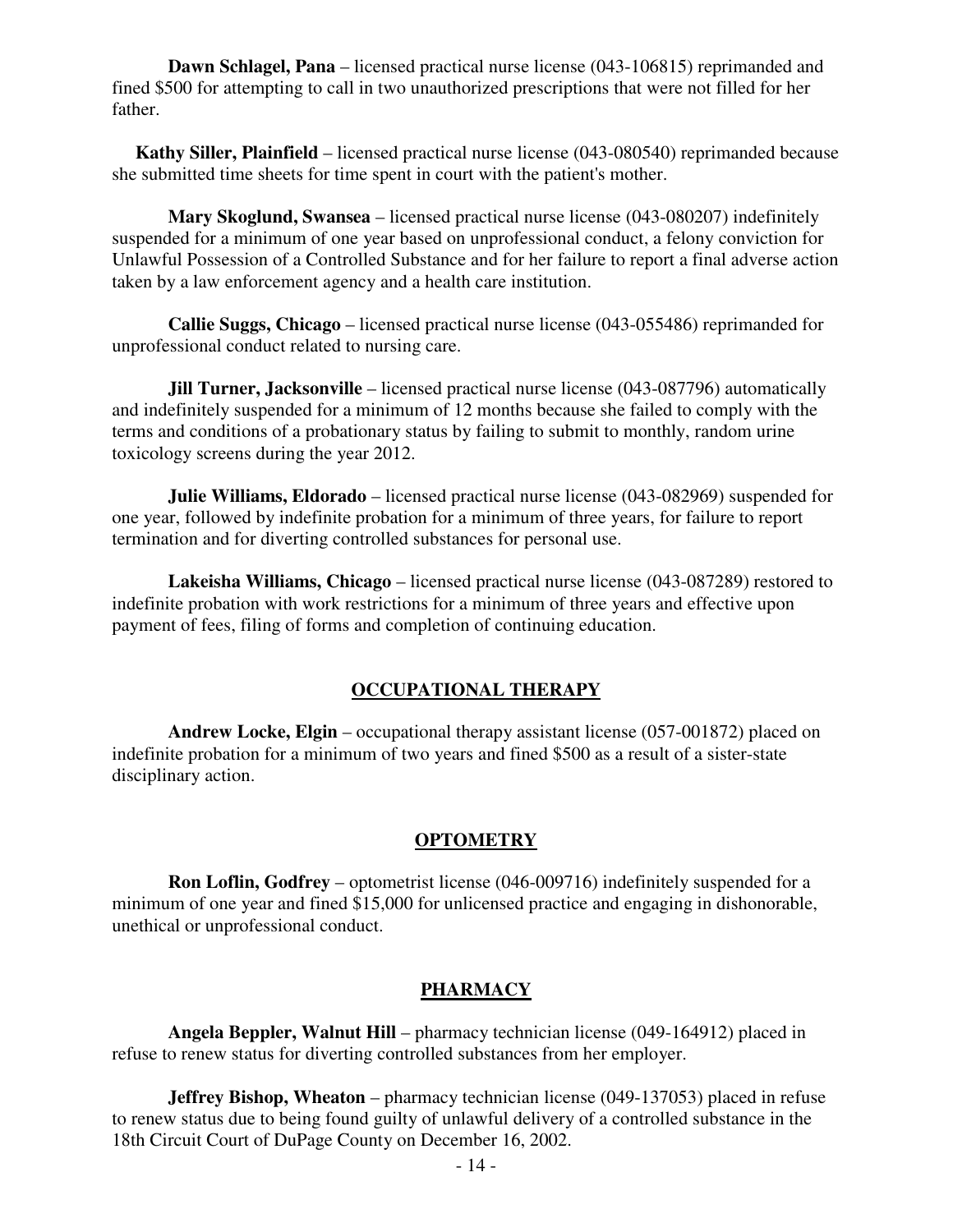**Erick Enriquez, Oak Lawn** – pharmacy technician license (049-170371) revoked when confronted by his employer, he admitted to illicit use of methamphetamines, and he acknowledged to a Department investigator that he had pursued substance abuse treatment.

**Sanchez Latrice, Chicago** – pharmacy technician license (049-137987) to remain on probation for an additional six months after she violated the terms of her probation.

**Larry Nelson, Harvey** – pharmacy technician license (049-151620) revoked after, on or about May 29, 2007, he plead guilty to the charge of Aggravated Battery of a Child, a Class X Felony, in the Circuit Court of Cook County, Illinois in Case No. 05CR2840101.

**Angela Scalf, Chicago** – pharmacy technician license (049-216096) issued with reprimand after she disclosed on her application for licensure that she plead guilty to possession of a stolen vehicle, was sentenced to probation, and later was resentenced to additional probation after violating her probation for failure to pay her fine.

**Cheneshia Walker, Chicago** – pharmacy technician license (049-180402) placed in refuse to renew status after pleading guilty to theft.

**Tina Glynn, Kankakee** – pharmacist license (051-289316) restored to indefinite probation for a minimum of five years and effective upon payment of fees and filing of forms.

**Solomon Maduko, Chicago** – pharmacist license (051-038760) revoked after he violated the terms of probation as outline in a Consent Order by failing to notify the Department upon a change of his address and telephone number and by failing to submit quarterly reports to the Department.

**Cynthia Manness-Leich, Emden** – pharmacist license (051-285936) restored to indefinite probation for a minimum of one year and effective upon payment of fees and filing of forms.

**Thomas Marks, Oak Brook** – pharmacist license (051-028814) reprimanded and fined \$27,000 for dispensing controlled substances to a physician located outside of the United States without the proper export permit in violation of federal law.

**Jacquelyn Oberg, Lockport** – pharmacist license (051-289662) indefinitely suspended for a minimum of two years after she was terminated by her former employer for the theft/diversion of controlled substances; admitted to a Department investigator that she was previously addicted to and using heroin while employed as a pharmacist; former employer reported loss of controlled substances while she served as the pharmacy's pharmacist-in-charge.

**Christiana Roach, Chicago** – pharmacist license (051-287245) restored to indefinite probation for a minimum of five years and effective upon payment of fees and filing of forms.

**Jennifer Tucker, Brandon, MS** – pharmacist license (051-287092) revoked after she voluntarily surrendered her Mississippi pharmacist license.

**Pyramid Pharmaceutical Group, Aurora** – pharmacy license (054-016455) reprimanded and fined \$3,500 after it operated on an expired Illinois Controlled Substance license.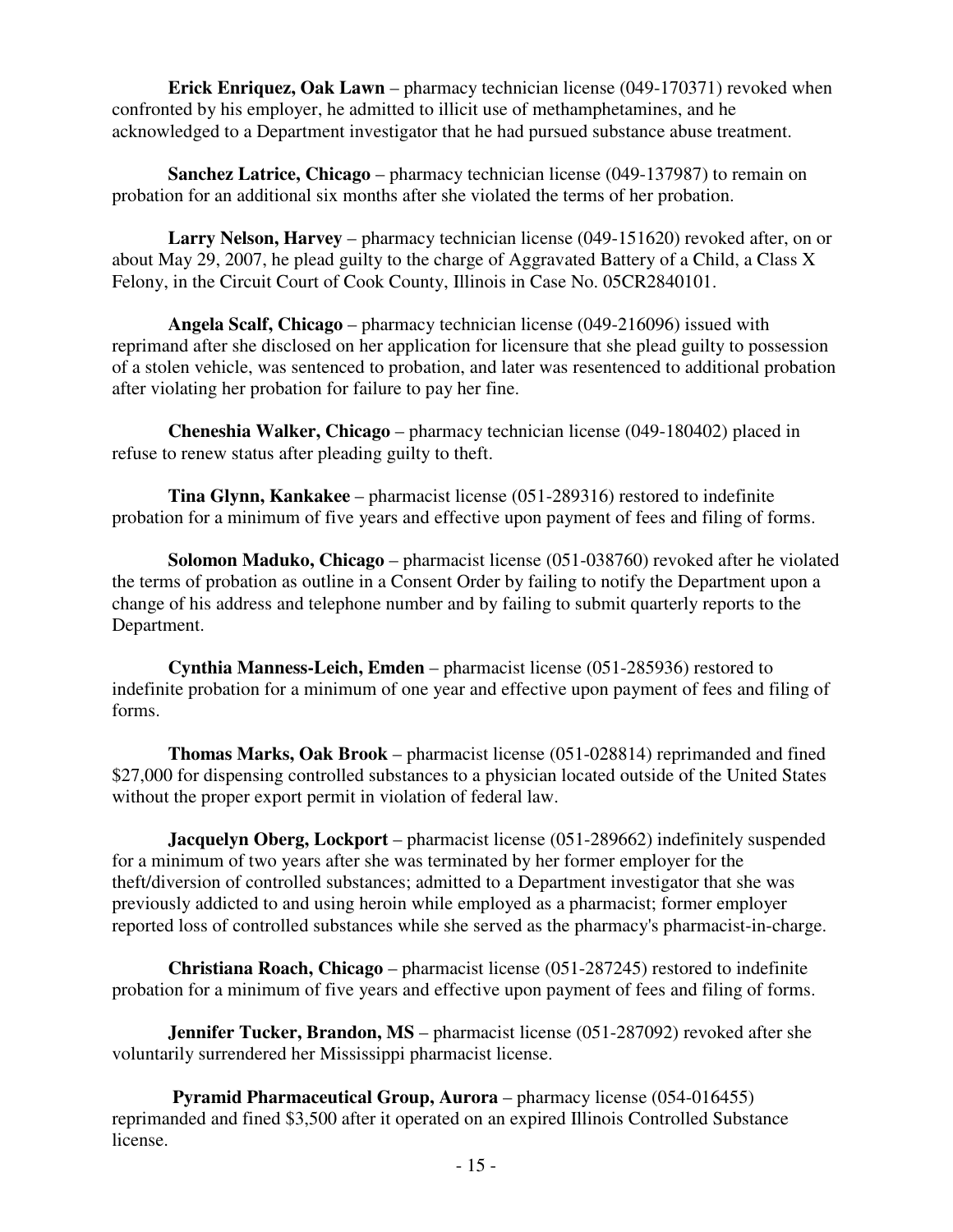#### **REAL ESTATE**

**Nathan Connolly, Chicago** – managing real estate broker license (471-016369) suspended for one year, followed by being placed on probation for four years and fined \$5,000 for aiding and abetting the unlicensed practice of real estate and failing to supervise subordinate employees.

**Cassandra Wooden-Seawood, Lynwood** – real estate managing broker license ( 471- 013350) and **In-Sight Realty Group, Inc., Homewood** - real estate broker corporation license (478-012174) indefinitely suspended for a minimum of two years and jointly fined \$5,000 after failed to return \$2,000 of escrow money on one transaction, and \$5,000 and \$4,000 in marketing money in three separate transactions, all of which failed; and failed to provide the Department with business, escrow, marketing and advertising records requested by the brokerage examiner, and two investigators on the various complaints against Respondents.

**Anna Meredith, Chicago** – real estate leasing agent student license (472-013385) reprimanded and ordered to cease and desist the unlicensed practice of real estate for advertising rental properties after her license had expired.

**Gloria Banovic, Chicago** – real estate broker license (475-095649) suspended for six months, followed by indefinite probation for a minimum of two years and **Bozo Banovic's, Chicago** - real estate salesperson license (476-299577) revoked for allegations that the Banovics and Globe Realty, Inc., failed to remit moneys belonging to others, engaged in dishonorable conduct with respect to the handling of escrow moneys, and that Gloria Banovic failed to supervise the conduct of persons under her supervision.

**Spiros Picoulas, Chicago** – real estate broker license (475-146512) suspended for being more than 30 days delinquent in the payment of child support.

**Ronalyn Garvey, Hoffman Estates** – real estate salesperson license (476-436485) indefinitely suspended and is barred from licensure as a real estate broker for a minimum of two years for allegations that she made substantial misrepresentations, engaged in unethical conduct, and engaged in dishonest dealings by proposing that closing documents in a real estate transaction, including the HUD-1, reflect a sales price of \$430,000, that an additional \$55,000 be paid to her company for short sale negotiations, and that the \$55,000 not be disclosed on the closing document.

**Karen Hamilton, Plainfield** – real estate salesperson license (476-396220) placed in refuse to renew status for her failure to adhere to the terms of a sales contract and mishandling of earnest money.

**Husna Mazhar, Lincolnwood** – real estate salesperson license (476-425277) placed in refuse to renew status for her engaging in unprofessional conduct by advising a client to default on his mortgage and by failing to provide the client copies of written agreements.

**Michael Boyd, Omaha, NE** – (unlicensed) and **Meridian Relocation Services, Omaha, NE** – (unlicensed) ordered to cease and desist the unlicensed practice of real estate brokerage, sales or leasing.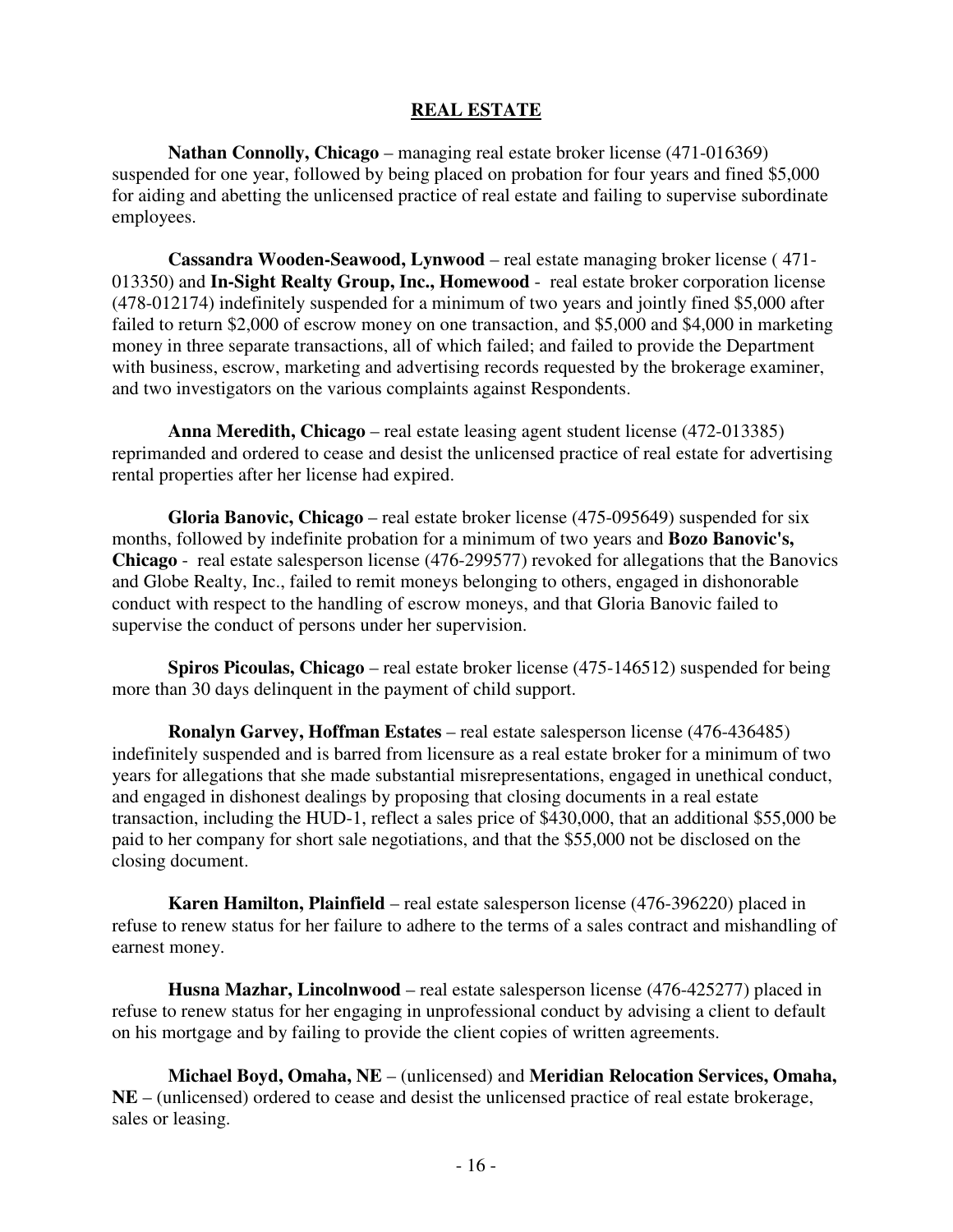**Eliot Higueros, Chicago** – (unlicensed) and **Zeal Management and Zeal Holdings, Chicago** – (unlicensed) ordered to cease and desist the unlicensed practice of real estate brokerage and assessed a \$25,000 civil penalty due jointly and severally.

**Robert McCormick, Chicago** – (unlicensed) ordered to cease and desist unlicensed practice of real estate and barred from licensure as a real estate broker, managing broker or leasing student for five years and assessed a \$1,000 civil penalty for engaging in the unlicensed practice of real estate brokerage.

**Kari Ouda, Batavia** – (unlicensed) ordered to cease and desist the unlicensed practice of community association management.

## **ROOFING CONTRACTORS**

**Aaron McIntosh Enterprises, Carlyle** – (unlicensed) ordered to cease and desist the unlicensed practice as a roofing contractor.

**Cherrington Design & Building, West Chicago** – (unlicensed) and **Thomas F. Cherrington, West Chicago** – (unlicensed) ordered to cease and desist unlicensed practice as a roofing contractor.

**Mike Coady, Sherman** – (unlicensed) ordered to cease and desist the unlicensed practice as a roofing contractor.

**DR Roofing, Norridge** – (unlicensed) **and Ray Woodhouse, Norridge** – (unlicensed) ordered to cease and desist the unlicensed practice as a roofing contractor.

**Grotts Contracting Services, Macomb** – (unlicensed) and **Matt Grotts, Colchester** - (unlicensed) ordered to cease and desist the unlicensed practice as a roofing contractor.

**Southpaw Roofing, Fairview Heights** – (unlicensed) and **Wayne L. Elmore, Fairview Heights** – (unlicensed) ordered to cease and desist the unlicensed practice as a roofing contractor.

# **VETERINARY MEDICINE**

**Marvin Elliott, Eldridge, IA** – veterinary license (090-002440) reprimanded for a sisterstate disciplinary action imposed by the Iowa Board of Veterinary Medicine, as a result of a veterinary practice related violation.

**Edin Mehanovic, Wonder Lake** – veterinary license (090-007610) reprimanded and fined \$500 for the untimely renewal of a Department controlled substance license.

**R. Scott Radasch, Gurnee** – veterinarian license (090-006133) fined \$1,500 for unprofessional conduct and failure to maintain accurate patient records.

**Richard Rowland, Crest Hill** – veterinarian license (090-005984) reprimanded and fined \$500 for failure to maintain his place of practice in sanitary condition.